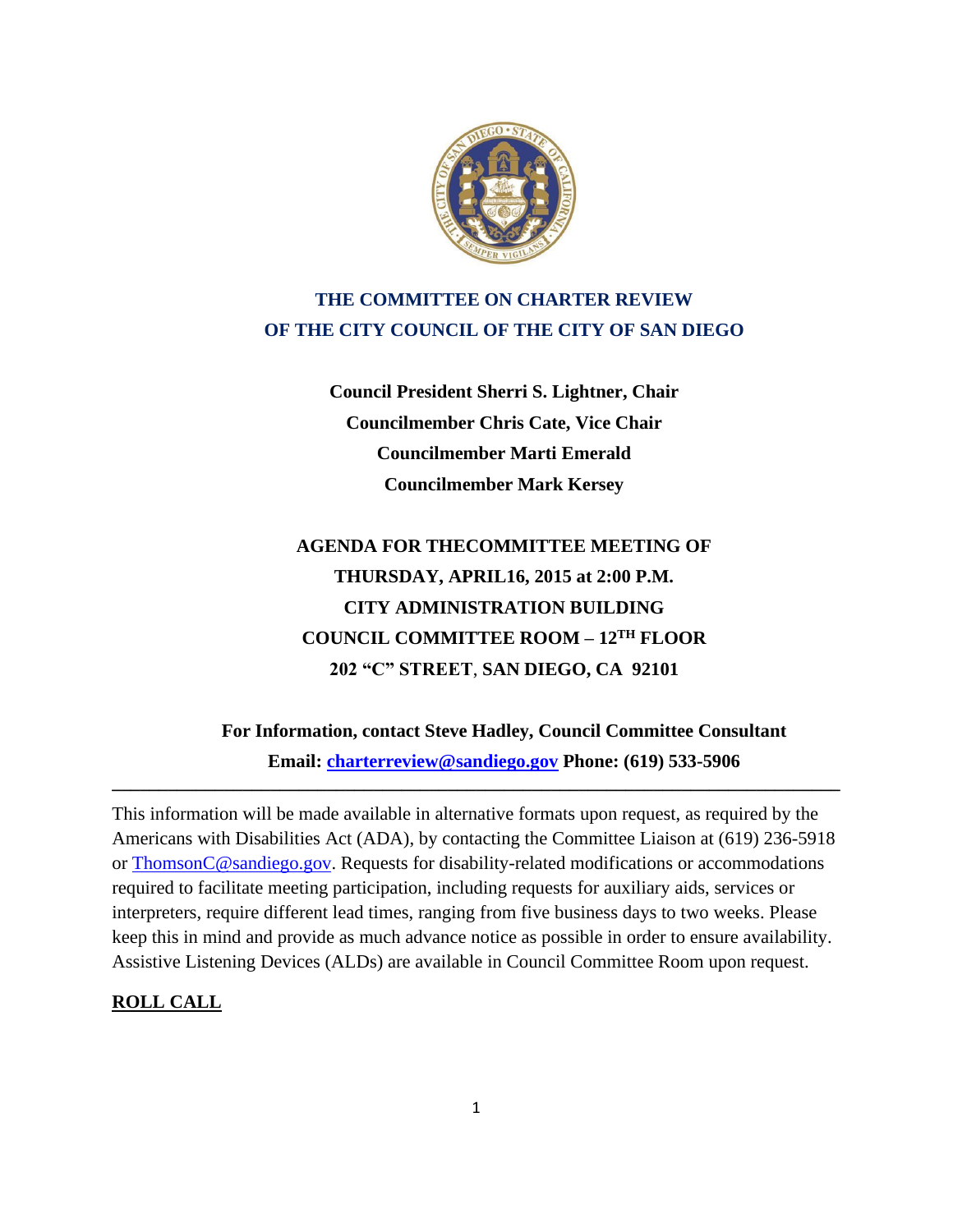## **APPROVAL OF COMMITTEE ACTIONS**

The Committee Record of Actions of the following meetings will be approved by Unanimous Consent unless pulled for discussion:

## **March 5, 2015**

**NON-AGENDA PUBLIC COMMENT** This portion of the agenda provides an opportunity for members of the public to address the Committee on items of interest within the jurisdiction of the Committee. (Comments relating to items on today's docket are to be taken at the time the item is heard.) Comments are limited to three (3) minutes and are non-debatable. To exercise this right, members of the public must submit a Public Comment Request form prior to the meeting. At the conclusion of the comment, the Committee Chair has the discretion to determine appropriate disposition of the matter. Pursuant to open meeting laws, no discussion or action, other than a referral, shall be taken by the Committee on any issue brought forth under Non-Agenda Public Comment.

#### **COMMITTEE MEMBERS, MAYOR, INDEPENDENT BUDGET ANALYST, CITY ATTORNEY, CITY CLERK, DIRECTOR OF LEGISLATIVE AFFAIRS COMMENT**

# **REQUESTS FOR CONTINUANCE**

#### **DISCUSSION AGENDA:**

The following documents that are among the materials to be considered throughout the Discussion Agenda are hyperlinked here:

- [CITY CHARTER,](http://www.sandiego.gov/city-clerk/officialdocs/legisdocs/charter.shtml)
- City Attorney's February 5, 2014 [REPORT TO THE CITY COUNCIL, SAN DIEGO](http://docs.sandiego.gov/councilcomm_agendas_attach/2015/cr_150416_ca.pdf) [CHARTER LEGAL REVIEW,](http://docs.sandiego.gov/councilcomm_agendas_attach/2015/cr_150416_ca.pdf)
- Independent Budget Analyst's REPORT 15-09 [BUDGETARY ISSUES FOR](http://docs.sandiego.gov/councilcomm_agendas_attach/2015/cr_150416_iba.pdf)  [CHARTER REVIEW COMMITTEE CONSIDERATION](http://docs.sandiego.gov/councilcomm_agendas_attach/2015/cr_150416_iba.pdf)
- Chief Financial Officer's April 2, 2015 Memorandum [RECOMMENDED](http://docs.sandiego.gov/councilcomm_agendas_attach/2015/cr_150416_cfo.pdf)  [REVISIONS TO THE CITY CHARTER.](http://docs.sandiego.gov/councilcomm_agendas_attach/2015/cr_150416_cfo.pdf)
- ITEM-1: Consideration of the Chief Financial Officer's recommendation to change the language "Auditor and Comptroller" to read "Chief Financial Officer" and "Manager" to read "Mayor" in Article VII.
- ITEM-2: Report from the Independent Budget Analyst asking the Committee to consider whether certain budget processes, principles and/or practices should be included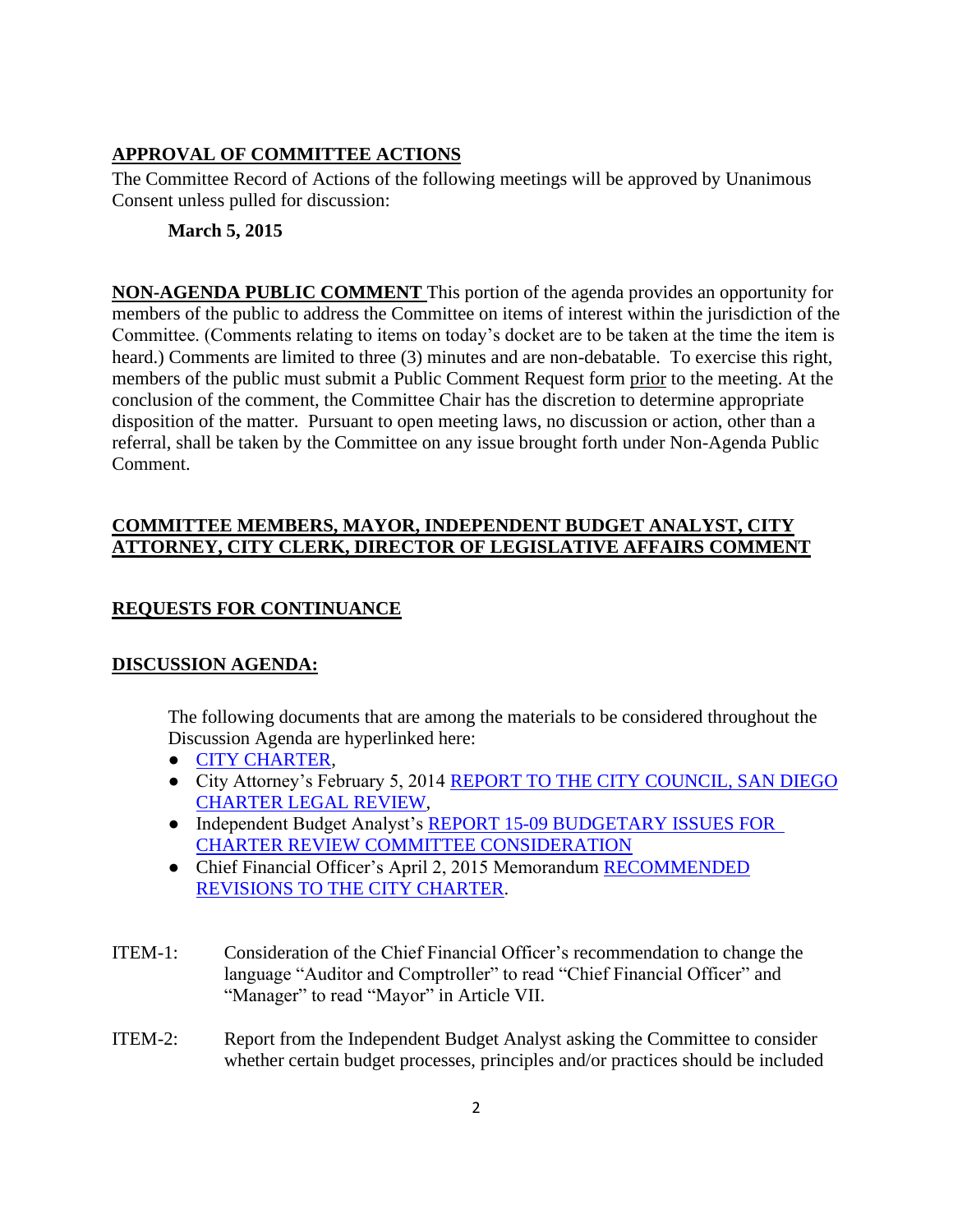in the City Charter. *(See the link to the Independent Budget Analyst's Report 15- 09 above.)*

- ITEM-3: Consideration of the following Charter Article VII Sections include but not limited to the options, suggestions or recommendations from the presenters noted parenthetically in italics:
	- A) § 69 Fiscal Year and Manager's Estimate
		- 1) Move the section to Art. XV *(See the link to the City Attorney's February 5, 2014 Report above.)*
		- 2) Print a reasonable number of copies of the budget and distribute 15 days before final passage, distributing particularly to the newspapers and all public libraries. (*Mayor's Office*)
		- 3) Amend the section to set April 15 as the date for the release of the annual budget, change "Manager" to "Mayor" throughout the section, enable the Mayor to set a schedule as well as the form of the departmental annual budget estimate submittals, and specify that the Mayor instead of the Council shall provide for public access to the budget document through digital or hard copy formats and the City's website. *(See the link to the Chief Financial Officer's April 2, 2015 Memorandum above.)*
		- 4) Amend the Charter to enable the City Council to make mid-year budget adjustments based on a set of established criteria. *(See the link to the Independent Budget Analyst's Report 15-09 above.)*
	- B) § 70 Power to Fix Salaries
		- 1) Delete the limiting language and conform to section 290 and the Meyers-Milias-Brown Act. *(See the link to the City Attorney's February 5, 2014 Report above.)*
		- 2) Clarify the departments for which the City Council sets the salaries. *(See the link to the Chief Financial Officer's April 2, 2015 Memorandum above.)*
	- C) § 71 Preparation and Passage of Annual Appropriation Ordinance
		- 1) Combine the Council votes on the annual budget and appropriation ordinance into one approval action. *(See the links to the City Attorney's February 5, 2014 Report, Chief Financial Officer's April 2, 2015 Memorandum and Independent Budget Analyst's Report 15-09 above.)*
		- 2) Incorporate section 71 with section 290 or a nearby section. *(See the link to the City Attorney's February 5, 2014 Report above.)*
		- 3) Specify that the Mayor instead of the Council will prepare the annual appropriation ordinance for Council approval. *(See the link to the Chief Financial Officer's April 2, 2015 Memorandum above.)*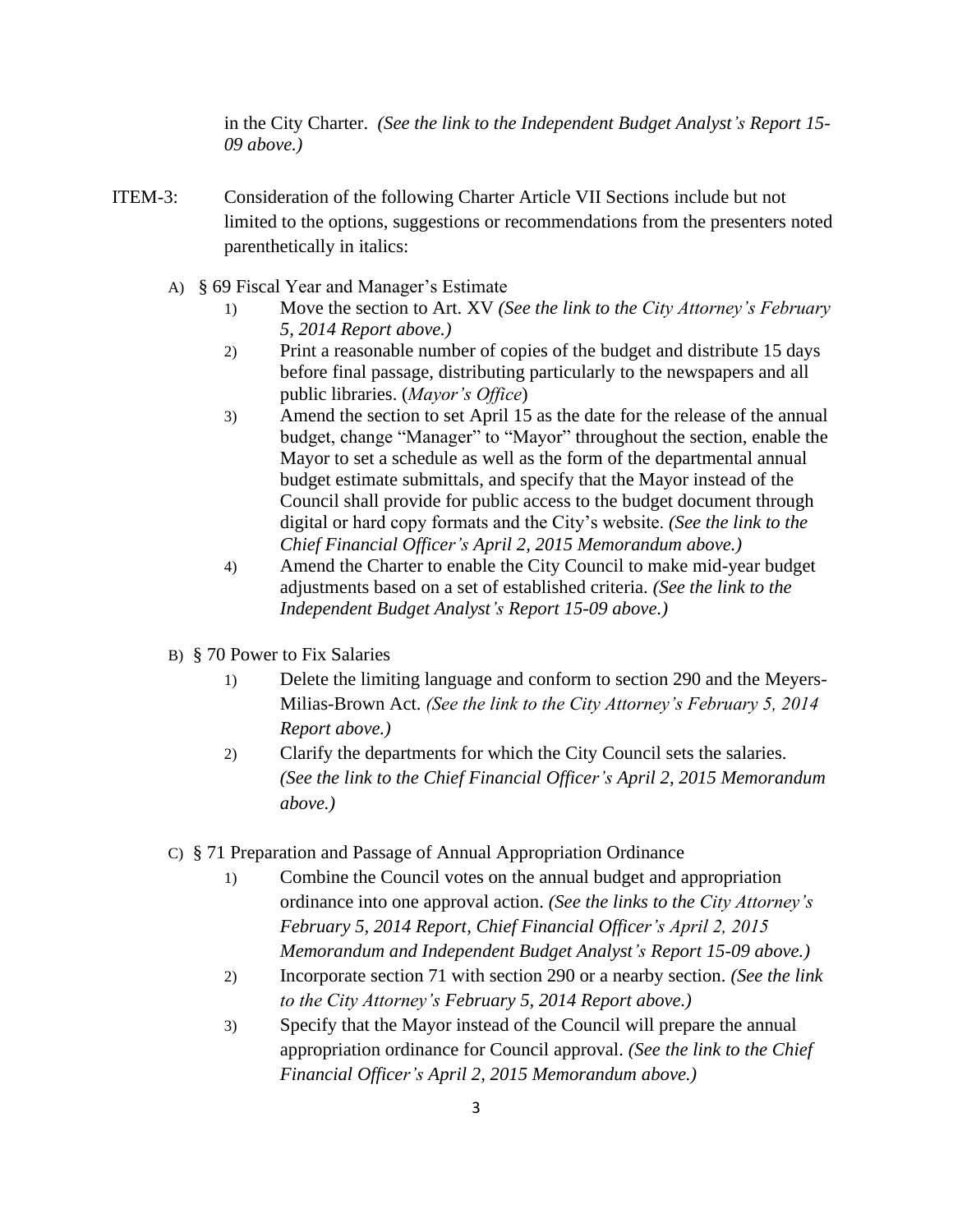- D) § 71A Re-appropriations at Beginning of Fiscal Year for Salaries and Maintenance and Support of Expenses Incorporate the section with other appropriation provisions. *(See the link to the City Attorney's February 5, 2014 Report above.)*
- E) § 72 Appropriation Accounts
	- 1) Remove the requirement that a department notify the Chief Financial Officer by letter when a project is completed. *(See the link to the Chief Financial Officer's April 2, 2015 Memorandum above.)*
	- 2) Restore unexpended restricted funds to the fund from which they were appropriated instead of transferring them to the general fund. *(See the link to the Chief Financial Officer's April 2, 2015 Memorandum above.)*
- F) § 75 Annual Tax Levy

Simplify the section to state that any legally authorized taxes shall be levied not later than July of each fiscal year and transmitted to the tax collector. *(See the links to the City Attorney's February 5, 2014 Report and Chief Financial Officer's April 2, 2015 Memorandum above.)*

- G) § 77 Capital Outlay Fund
	- 1) Revise the section to clarify the intended scope of real property interests intended to be affected. *(See the links to the City Attorney's February 5, 2014 Report and Chief Financial Officer's April 2, 2015 Memorandum above, and Mel Shapiro)*
	- 2) Amend the section to include debt service to acquire and construct public improvements as an appropriate use of the fund, and remove the reference to the Harbor Department in the last paragraph. *(See the link to the Chief Financial Officer's April 2, 2015 Memorandum above.)*
- H) § 77A Provisions for Zoological Exhibits

[Expand the use of the Zoo tax to include capital maintenance and capital](http://docs.sandiego.gov/councilcomm_agendas_attach/2015/cr_150416_3h.pdf) [improvements in Balboa Park as appropriated annually by City Council.](http://docs.sandiego.gov/councilcomm_agendas_attach/2015/cr_150416_3h.pdf) *(Independent Budget Analyst)*

I) § 78 Assessment and Collection of Taxes Retain only the first sentence of the section, and add "or the City of San Diego" to the end of that sentence. *(Mayor's Office)*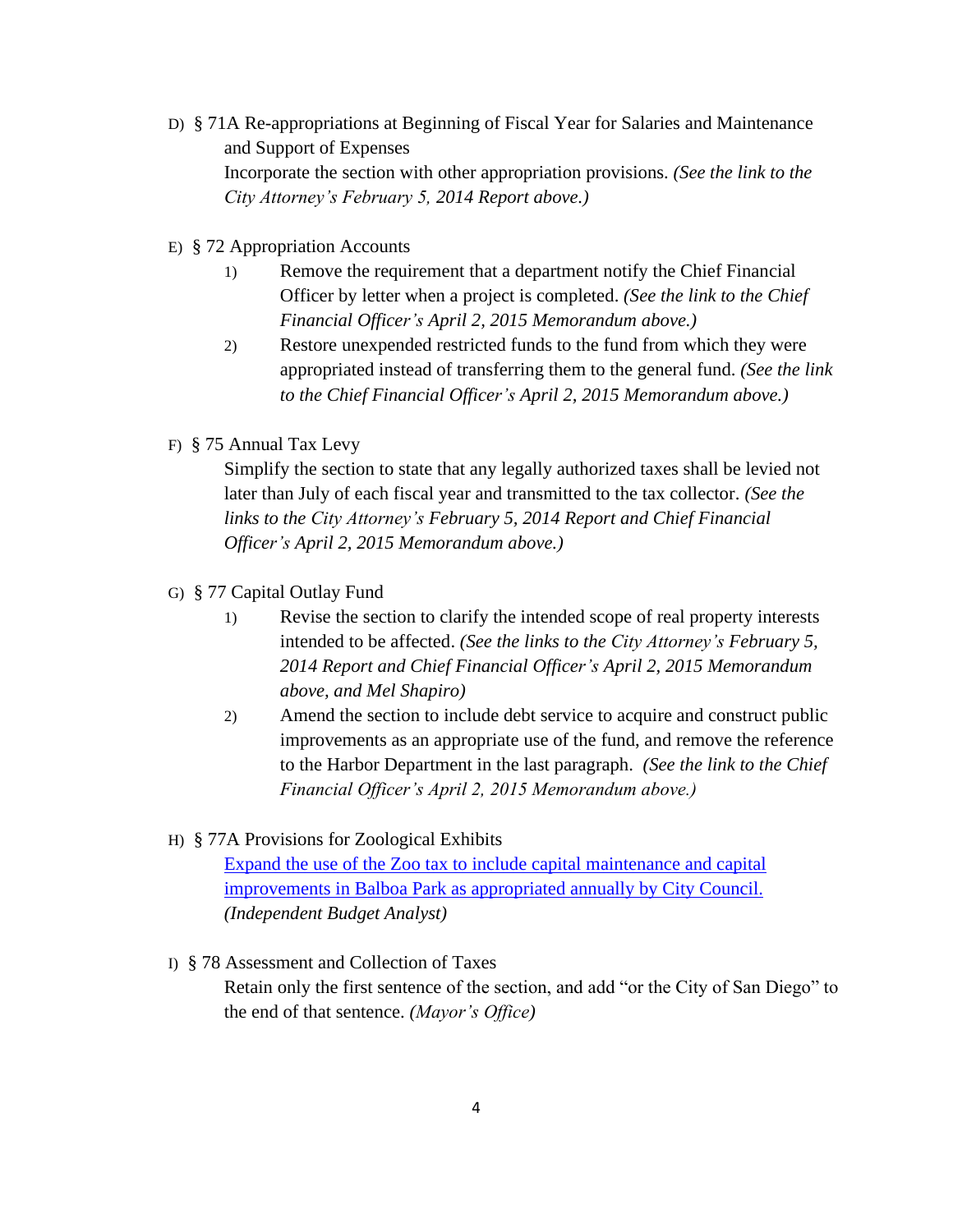- J) § 80 Money Required to be in Treasury
	- 1) Amend the section to clarify that the requirement to certify funds is based on the actual or anticipated receipt of moneys before the maturity of the obligation. *(See the link to the Chief Financial Officer's April 2, 2015 Memorandum above.)*
	- 2) Amend the section to allow contracts and expenditures to be made on phases of projects and transferred to other priority projects to the extent that money is in the Treasury. *(Councilmember Cate)*
- K) § 82 Examination and Investigation of Claims by the Auditor and Comptroller
	- 1) Amend the section to permit electronic funds transfer (ACH), wire or other forms of payment. *(See the link to the Chief Financial Officer's April 2, 2015 Memorandum above.)*
	- 2) Move the section to the municipal code as a Comptroller's role and responsibility. *(See the link to the Chief Financial Officer's April 2, 2015 Memorandum above.)*
- L) § 83 Payment of Claims Against the City

Amend the section to permit electronic funds transfer (ACH), wire or other forms of payment; replace the references to warrants and check warrants with payments and replace the reference to vouchers with approval. *(See the link to the Chief Financial Officer's April 2, 2015 Memorandum above.)*

M) § 90 Contracting Bond Indebtedness

Set the voter approval requirement in accordance with State law instead of an automatic two-thirds majority. *(See the link to the Independent Budget Analyst's Report 15-09 above.)*

- N) § 90.3 Voter Approval for Major Projects Conferring Significant Private Benefit Define the terms, "major public project" and "other public infrastructure." *(See the link to the Chief Financial Officer's April 2, 2015 Memorandum above.)*
- O) § 91 General Reserve Fund
	- 1) Clarify the section to reflect the City's current reserve structure. *(See the link to the Independent Budget Analyst's Report 15-09 above.)*
	- 2) Revert to pre-1962 language or be revised to more clearly state the purpose of maintaining sufficient cash on hand to meet all demands against the treasury until receipt of property taxes; and change the section